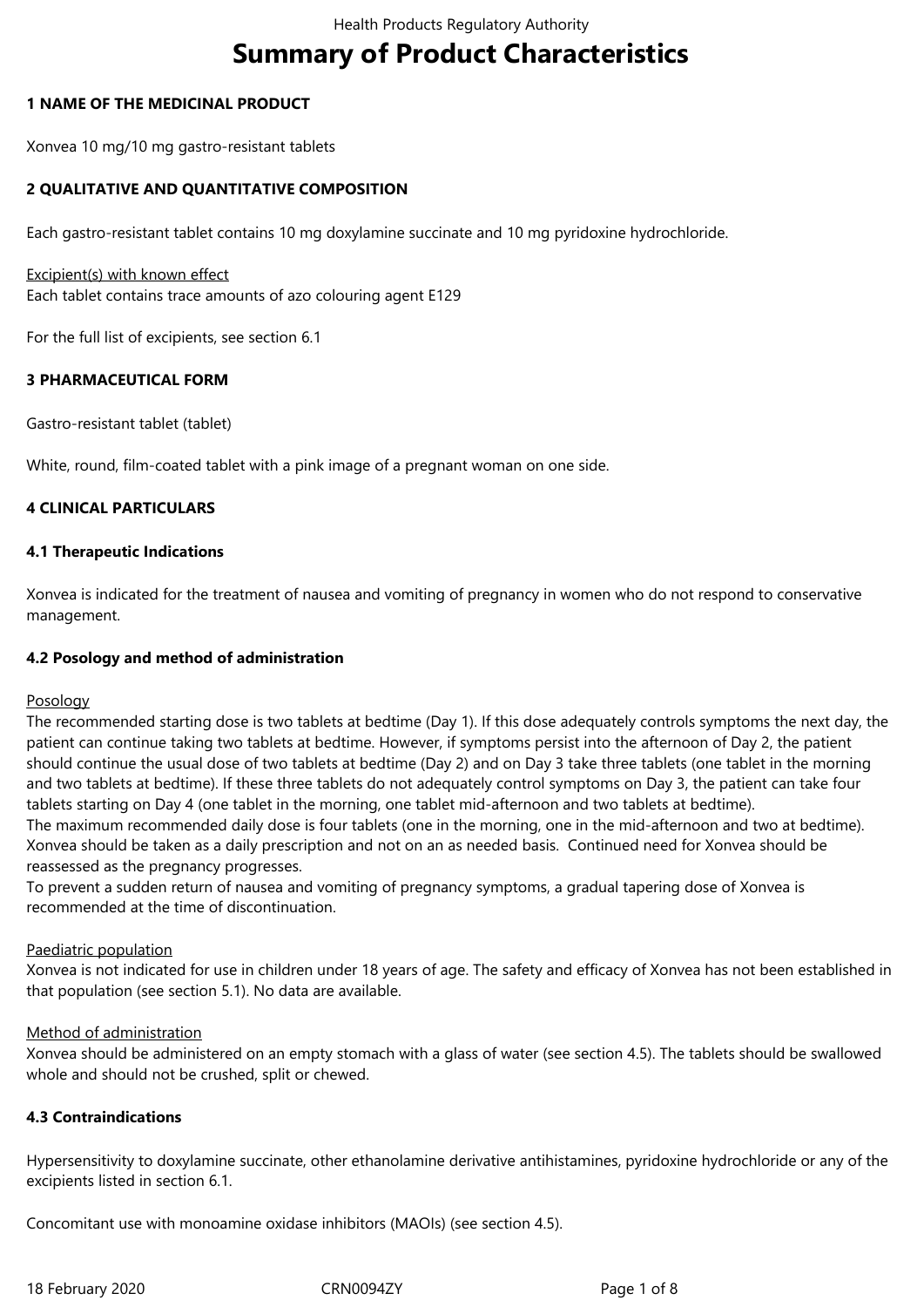# **4.4 Special warnings and precautions for use**

Xonvea may cause somnolence due to the anticholinergic properties of doxylamine succinate, an antihistamine (see section 4.8).

Use of Xonvea is not recommended if a woman is concurrently using central nervous system (CNS) depressants including alcohol (see section 4.5).

Xonvea has anticholinergic properties and, therefore, should be used with caution in patients with: asthma, increased intraocular pressure, narrow angle glaucoma, stenosing peptic ulcer, pyloroduodenal obstruction and bladder-neck obstruction.

Xonvea contains pyridoxine hydrochloride, a vitamin B6 analog, therefore additional levels from diet and vitamin B6 supplements should be assessed.

Xonvea contains traces of the azo colouring agent Allura Red AC Aluminum Lake (E129) which may cause allergic reactions.

There is limited evidence in cases of hyperemesis gravidarum for the combination doxylamine/pyridoxine. These patients should be treated by a specialist.

There have been reports of false positive urine screening tests for methadone, opiates and phencyclidine phosphate (PCP) with doxylamine succinate/pyridoxine hydrochloride use (see section 4.5).

## **4.5 Interaction with other medicinal products and other forms of interactions**

## Monoamine oxidase inhibitors

Monoamine oxidase inhibitors (MAOIs) prolong and intensify the anticholinergic effects of antihistamines.

#### Central nervous system depressants

Concurrent use with central nervous system (CNS) depressants including alcohol, hypnotic sedatives and tranquilizers is not recommended. The combination may result in severe drowsiness.

#### Food

A food-effect study has demonstrated that the delay in the onset of action of Xonvea may be further delayed, and a reduction in absorption may occur when tablets are taken with food. Therefore, Xonvea should be taken on an empty stomach with a glass of water (see section 4.2).

#### Interference with Urine Screen for Methadone, Opiates and PCP

False positive urine drug screens for methadone, opiates, and PCP can occur with doxylamine succinate/pyridoxine hydrochloride use. Confirmatory tests, such as Gas Chromatography Mass Spectrometry (GC-MS), should be used to confirm the identity of the substance in the event of a positive immunoassay result.

# **4.6 Fertility, pregnancy and lactation**

#### **Pregnancy**

Xonvea is intended for use in pregnant women.

A large amount of data on pregnant women indicates no malformative nor feto/neonatal toxicity of doxylamine succinate and pyridoxine hydrochloride.

#### Breast-feeding

The molecular weight of doxylamine succinate is low enough that passage into breast milk can be expected. Excitement, irritability and sedation have been reported in nursing infants presumably exposed to doxylamine succinate through breast milk. Infants with apnoea or other respiratory syndromes may be particularly vulnerable to the sedative effects of Xonvea resulting in worsening of their apnoea or respiratory conditions.

Pyridoxine hydrochloride is excreted into breast milk. There have been no reports of adverse events in infants presumably exposed to pyridoxine hydrochloride through breast milk. A risk to breastfed infants cannot be excluded.

18 February 2020 CRN0094ZY Page 2 of 8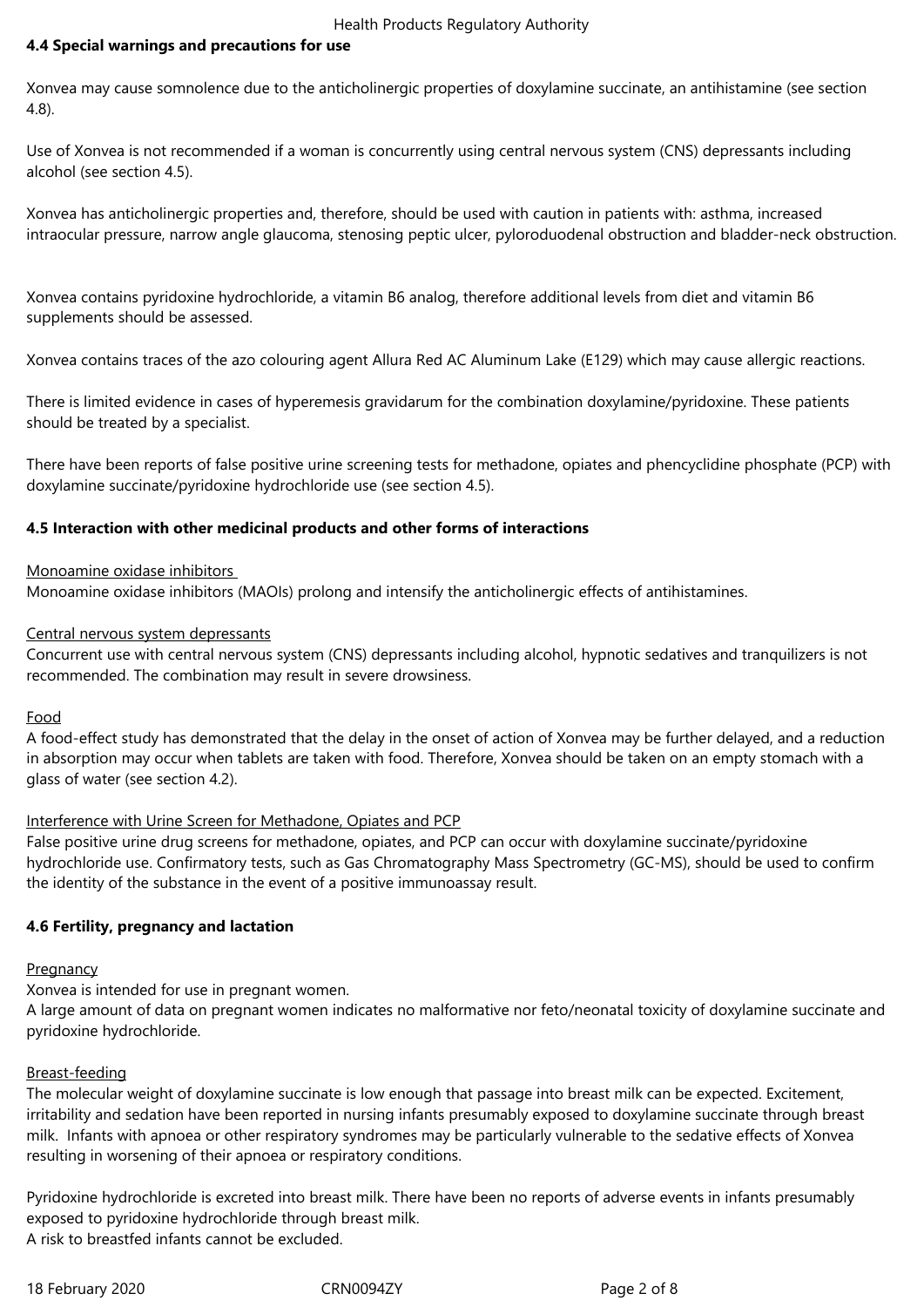#### Health Products Regulatory Authority

A decision must be made whether to discontinue breast-feeding or to discontinue/abstain from Xonvea therapy taking into account the benefit of breast feeding for the child and the benefit of therapy for the woman.

## **Fertility**

Xonvea caused no impairment of fertility or reproductive performance in rats (see section 5.3). No human data available.

## **4.7 Effects on ability to drive and use machines**

Xonvea has a moderate to major influence on the ability to drive and use machines. Women should avoid engaging in activities requiring complete mental alertness, such as driving or operating heavy machinery, while using Xonvea until cleared to do so by their healthcare provider.

## **4.8 Undesirable effects**

#### a. Summary of the safety profile

Adverse event information is derived from clinical trials and worldwide post-marketing experience.

There has been a vast clinical experience regarding the use of the Xonvea combination (doxylamine succinate and pyridoxine hydrochloride). In a double-blind, randomised, placebo-controlled trial of 15 days duration, 261 women with nausea and vomiting of pregnancy were included of which 128 were treated with placebo and 133 with doxylamine succinate/pyridoxine hydrochloride. The mean gestational age at enrolment was 9.3 weeks; gestation range was from 7 to 14 weeks. The incidence of treatment-emergent adverse events was similar for both treatment and placebo groups. The most frequently reported adverse reaction (≥5% and exceeding the rate in placebo) was somnolence.

# b. Tabulated list of adverse reactions

The following listing of adverse reactions is based on clinical trial experience and/or post-marketing use.

Undesirable effects are displayed by MedDRA System Organ Classes and use the following conventions for frequency: very common (≥1/10); common (≥1/100 to <1/10); uncommon (≥1/1,000 to <1/100); rare (≥1/10,000 to < 1/1,000); very rare (<1/10,000); not known (cannot be estimated from the available data).

The frequency of adverse reactions reported during post-marketing use cannot be determined as they are derived from spontaneous reports. Consequently, the frequency of these adverse events is qualified as "not known".

| <b>System Organ Class</b>                                   | <b>Undesirable Effect</b>                                        | <b>Frequency</b> |
|-------------------------------------------------------------|------------------------------------------------------------------|------------------|
| Immune system disorders                                     | hypersensitivity                                                 | Not known        |
| <b>Psychiatric disorders</b>                                | anxiety, disorientation, insomnia, nightmares                    | Not known        |
| Nervous system disorders                                    | somnolence                                                       | Very common      |
|                                                             | dizziness                                                        | <b>Common</b>    |
|                                                             | headache, migraines, paresthesia, psychomotor<br>hyperactivity   | Not known        |
| Eye disorders                                               | vision blurred, visual disturbances                              | Not known        |
| <b>Ear and labyrinth disorders</b>                          | vertigo                                                          | Not known        |
| <b>Cardiac disorders</b>                                    | dyspnea, palpitation, tachycardia                                | Not known        |
| <b>Gastrointestinal disorders</b>                           | dry mouth                                                        | <b>Common</b>    |
|                                                             | abdominal distention, abdominal pain,<br>constipation, diarrhoea | Not known        |
| <b>Skin and subcutaneous tissue disorders</b>               | hyperhidrosis, pruritus, rash, rash<br>maculo-papular            | Not known        |
| <b>Renal and urinary disorders</b>                          | dysuria, urinary retention                                       | Not known        |
| <b>General disorders and administration site conditions</b> | fatigue                                                          | <b>Common</b>    |
|                                                             | chest discomfort, irritability, malaise                          | Not known        |

c. Description of selected adverse reactions

Severe drowsiness may occur if Xonvea is taken along with CNS depressants including alcohol (see sections 4.4 and 4.5).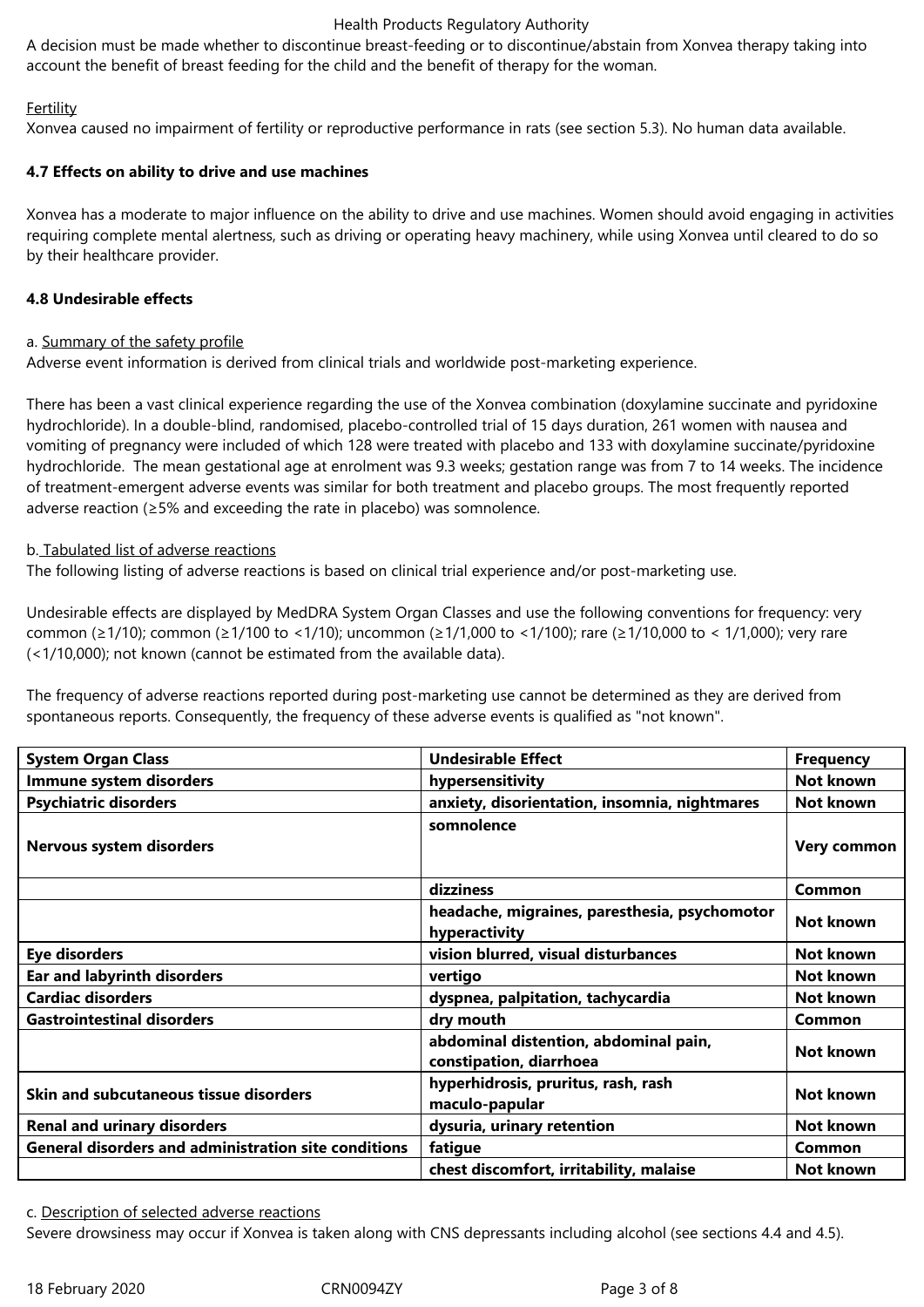#### Health Products Regulatory Authority

Anticholinergic effects of Xonvea may be prolonged and intensified by monoamine oxidase inhibitors (MAOIs) (see sections 4.3 and 4.5).

Possible adverse anticholinergic effects associated with the use of antihistamines as a class in general include: dryness of mouth, nose and throat; dysuria; urinary retention; vertigo, visual disturbances, blurred vision, diplopia, tinnitus; acute labyrinthitis; insomnia; tremors, nervousness; irritability; and facial dyskinesia. Tightness of chest, thickening of bronchial secretions, wheezing, nasal stuffiness, sweating, chills, early menses, toxic psychosis, headache, faintness and paresthesia have occurred.

Rarely, agranulocytosis, haemolytic anaemia, leukopenia, thrombocytopenia, and pancytopenia have been reported in a few patients receiving some antihistamines. Increased appetite and/or weight gain also occurred in patients receiving antihistamines.

#### Reporting of suspected adverse reactions

Reporting suspected adverse reactions after authorisation of the medicinal product is important. It allows continued monitoring of the benefit/risk balance of the medicinal product. Healthcare professionals are asked to report any suspected adverse reactions via HPRA Pharmacovigilance, Earlsfort Terrace, IRL - Dublin 2; Tel: +353 1 6764971; Fax: +353 1 6762517. Website: www.hpra.ie Email: medsafety@hpra.ie.

#### **4.9 Overdose**

Xonvea is a delayed-release formulation; therefore, signs and symptoms may not be apparent immediately.

#### Symptoms

Signs and symptoms of overdosage may include restlessness, dryness of mouth, dilated pupils, sleepiness, vertigo, mental confusion and tachycardia.

At toxic doses, doxylamine exhibits anticholinergic effects, including seizures, rhabdomyolysis, acute renal failure and death.

#### Management

In the event of an overdose, treatment consists of gastric lavage or activated charcoal, whole bowel irrigation and symptomatic treatment. Management should be in accordance with established treatment guidelines.

#### Paediatric population

Fatalities have been reported from doxylamine overdose in children. The overdose cases have been characterized by coma, grand mal seizures and cardiorespiratory arrest. Children appear to be at a high risk for cardiorespiratory arrest. A toxic dose for children of more than 1.8 mg/kg has been reported. A 3 year old child died 18 hours after ingesting 1,000 mg doxylamine succinate. However, there is no correlation between the amount of doxylamine ingested, the doxylamine plasma level and clinical symptomatology.

## **5 PHARMACOLOGICAL PROPERTIES**

#### **5.1 Pharmacodynamic properties**

Pharmacotherapeutic group: aminoalkyl ethers, ATC code: R06AA59

#### Mechanism of action

Xonvea provides the action of two unrelated compounds. Doxylamine succinate (an antihistamine) and pyridoxine hydrochloride (vitamin B6) provide anti-nauseant and antiemetic activity.

Doxylamine succinate, an ethanolamine, first-generation antihistamine crosses the blood-brain barrier and exerts an antiemetic action by selectively binding to H1 receptors in the brain.

Pyridoxine hydrochloride, a water-soluble vitamin, is converted to pyridoxal, pyridoxamine, pyridoxal 5'-phosphate and pyridoxamine 5'-phosphate. Although pyridoxal 5'-phosphate is the main active antiemetic metabolite, the other metabolites also contribute to the biological activity.

The mechanism of action of the combination of doxylamine succinate and pyridoxine hydrochloride to treat nausea and vomiting of pregnancy has not been established.

#### Clinical efficacy and safety

18 February 2020 CRN0094ZY Page 4 of 8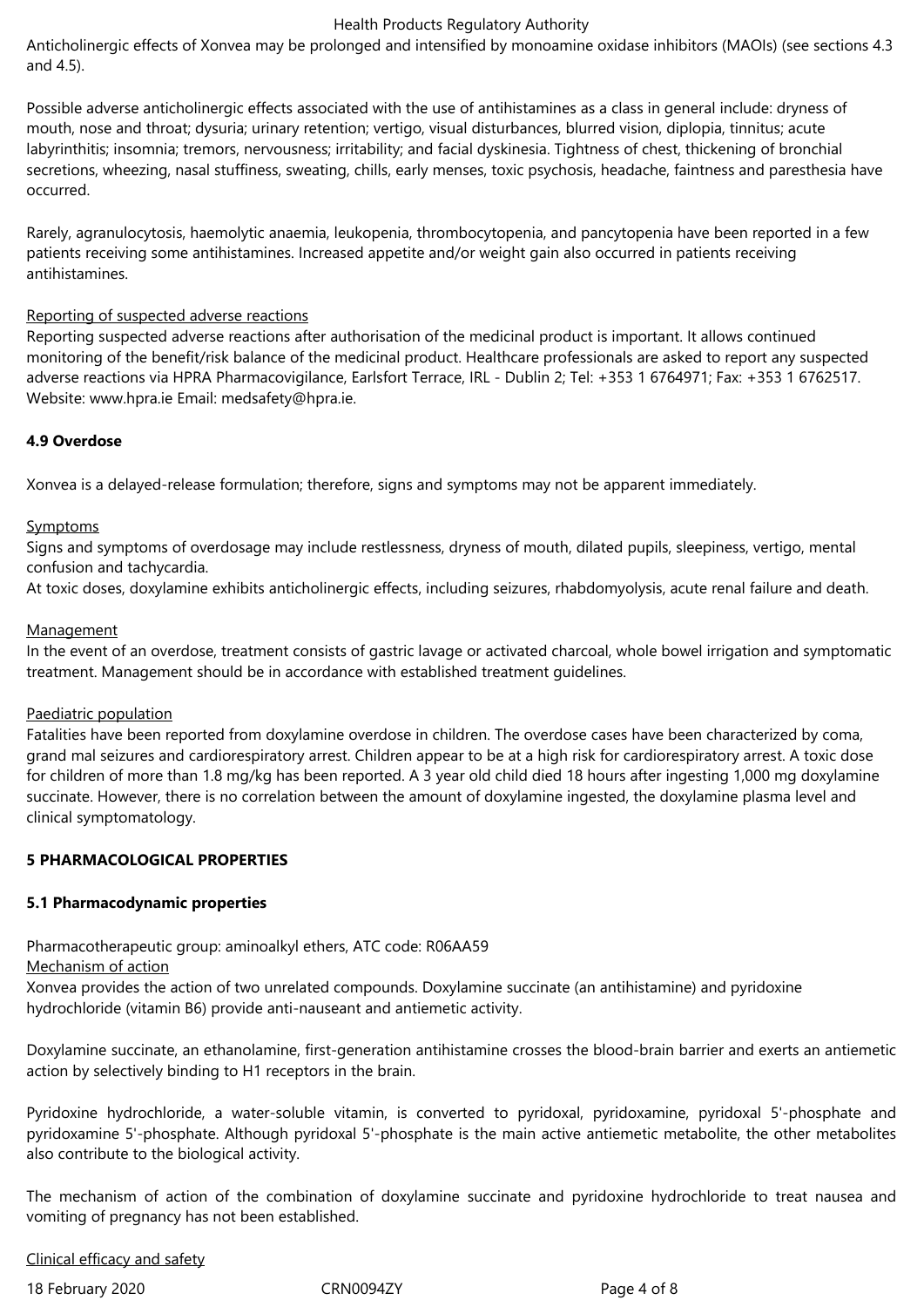#### Health Products Regulatory Authority

The safety and efficacy of Xonvea were compared to placebo in a double-blind, randomised, multi-centre trial in 261 adult women 18 years of age or older. The mean gestational age at enrolment was 9.3 weeks, range 7 to 14 weeks gestation. Two tablets of Xonvea were administered at bedtime on Day 1. If symptoms of nausea and vomiting persisted into the afternoon hours of Day 2, the woman was directed to her usual dose of two tablets at bedtime that night and, beginning on Day 3, to take one tablet in the morning and two tablets at bedtime. Based upon assessment of remaining symptoms at her clinic visit on Day 4 (± 1 day), the woman may have been directed to take an additional tablet mid-afternoon. A maximum of four tablets (one in the morning, one in the mid-afternoon and two at bedtime) were taken daily.

Over the treatment period, 19% of Xonvea-treated patients remained on two tablets daily, 21% three tablets daily, and 60% received four tablets daily.

The primary efficacy endpoint was the change from baseline at Day 15 in the Pregnancy Unique-Quantification of Emesis (PUQE) score. The PUQE score incorporates the number of daily vomiting episodes, number of daily heaves, and length of daily nausea in hours, for an overall score of symptoms rated from 3 (no symptoms) to 15 (most severe).

At baseline, the mean PUQE score was 9.0 in the Xonvea arm and 8.8 in the placebo arm. There was a 0.9 (95% confidence interval 0.2 to 1.2 with p-value 0.006) mean decrease (improvement in nausea and vomiting symptoms) from baseline in PUQE score at Day 15 with Xonvea compared to placebo (see Table 1).

# **Table 1 - Change from Baseline in the Primary Endpoint, Pregnancy Unique-Quantification of Emesis (PUQE) Score at Day 15\***

| <b>PUQE Score**</b>            | <b>Doxylamine Succinate + Pyridoxine</b><br>Hydrochloride | Placebo        | <b>Treatment</b><br><b>Difference</b><br>[95%<br><b>Confidence</b><br>Interval] |
|--------------------------------|-----------------------------------------------------------|----------------|---------------------------------------------------------------------------------|
| <b>Baseline</b>                | $9.0 \pm 2.1$                                             | $8.8 \pm 2.1$  | $-0.9$ [ $-1.2$ ]                                                               |
| Change from baseline at Day 15 | $-4.8 \pm 2.7$                                            | $-3.9 \pm 2.6$ | $-0.21$                                                                         |

\* Intent-to-Treat Population with Last-Observation Carried Forward

\*\* The Pregnancy-Unique Quantification of Emesis and Nausea (PUQE) score incorporated the number of daily vomiting episodes, number of daily heaves, and length of daily nausea in hours, for an overall score of symptoms rated form 3 (no symptoms) to 15 (most severe). Baseline was defined as the PUQE score completed at the enrolment visit.

#### Paediatric population

The European Medicines Agency has waived the obligation to submit the results of studies with Xonvea in all subsets of the paediatric population in treatment of nausea and vomiting of pregnancy (see section 4.2 for information on paediatric use).

# **5.2 Pharmacokinetic properties**

The pharmacokinetics of Xonvea has been characterised in healthy non-pregnant adult women. Pharmacokinetic results for doxylamine and pyridoxine, including its vitamin  $B_6$  metabolites, pyridoxal, pyridoxal 5'-phosphate, pyridoxamine and pyridoxamine 5'-phosphate, are summarised in Tables 2 to 5.

#### Absorption

A single-dose (two tablets) and multiple-dose (four tablets daily), open-label study was conducted to assess the safety and pharmacokinetic profile of Xonvea administered in healthy non-pregnant adult women. Single-doses (two tablets at bedtime) were administered on Days 1 and 2. Multiple-doses (one tablet in the morning, one tablet in the afternoon and two tablets at bedtime) were administered on Days 3-18.

Blood samples for pharmacokinetic analysis were collected pre-and post-dose on Days 2 and 18 as well as pre-dose prior to bedtime dose only (trough) on Days 9, 10, 11, 16, 17 and 18.

Doxylamine and pyridoxine are absorbed in the gastrointestinal tract, mainly in the jejunum.

The  $C_{\text{max}}$  of doxylamine and pyridoxine are achieved within 7.5 and 5.5 hours, respectively (see Table 2).

# **Table 2 - Single-Dose and Multiple-Dose Pharmacokinetics of Xonvea in Healthy Non-Pregnant Adult Women**

18 February 2020 CRN0094ZY Page 5 of 8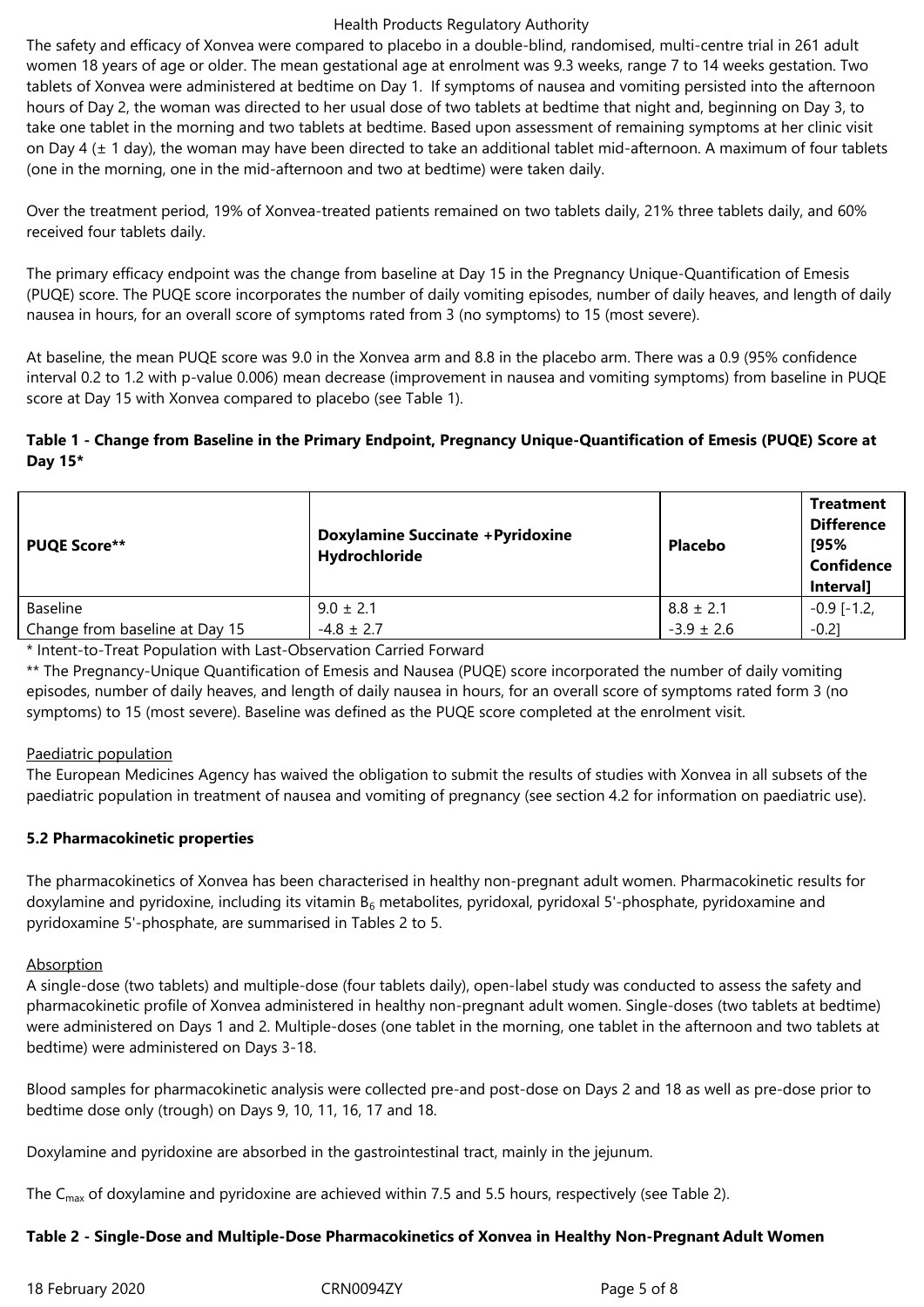|                                  | <b>Single Dose</b>   |                  |                           | <b>Multiple Dose</b> |                  |                           |
|----------------------------------|----------------------|------------------|---------------------------|----------------------|------------------|---------------------------|
|                                  | $AUC_{0\text{-inf}}$ | $C_{\text{max}}$ | $\mathbf{I}_{\text{max}}$ | $AUC0-int$           | $C_{\text{max}}$ | $\mathbf{I}_{\text{max}}$ |
|                                  | $(ng\cdot h/mL)$     | (nq/mL)          | (h)                       | $(nq \cdot h/mL)$    | (nq/mL)          | (h)                       |
| <b>Doxylamine</b>                | $1280.9 \pm 369.3$   | $83.3 \pm 20.6$  | $7.2 \pm 1.9$             | $3721.5 \pm 1318.5$  | $168.6 \pm 38.5$ | $7.8 \pm 1.6$             |
| Pyridoxine                       | $43.4 \pm 16.5$      | $32.6 \pm 15.0$  | $5.7 \pm 1.5$             | $64.5 \pm 36.4$      | $46.1 \pm 28.3$  | $5.6 \pm 1.3$             |
| Pyridoxal                        | $211.6 \pm 46.1$     | $74.3 \pm 21.8$  | $6.5 \pm 1.4$             | $1587.2 \pm 550.0$   | $210.0 \pm 54.4$ | $6.8 \pm 1.2$             |
| <b>Pyridoxal 5'-Phosphate</b>    | $1536.4 \pm 721.5$   | $30.0 \pm 10.0$  | $11.7 \pm 5.3$            | 6099.7 $\pm$ 1383.7  | $84.9 \pm 16.9$  | $6.3 \pm 6.6$             |
| Pyridoxamine                     | $4.1 \pm 2.7$        | $0.5 \pm 0.7$    | $5.9 \pm 2.1$             | $2.6 \pm 0.8$        | $0.5 \pm 0.2$    | $6.6 \pm 1.4$             |
| <b>Pyridoxamine 5'-phosphate</b> | $5.2 \pm 3.8$        | $0.7 \pm 0.5$    | $14.8 \pm 6.6$            | $94.5 \pm 58.0$      | $2.3 \pm 1.7$    | $12.4 \pm 11.2$           |

Health Products Regulatory Authority

Multiple-dose administration resulted in increased concentrations of doxylamine as well as increases in doxylamine  $C_{\text{max}}$  and AUC  $0$ -last of absorption. The time to reach the maximum concentration is not affected by multiple doses. The mean accumulation index is more than 1.0 suggesting that doxylamine accumulates following multiple dosing (see Table 3).

Although no accumulation was observed for pyridoxine, the mean accumulation index for each metabolite (pyridoxal, pyridoxal 5'-phosphate, and pyridoxamine 5'-phosphate, and pyridoxamine 5'-phosphate) is more than 1.0 following multiple-dose administration. The time to reach the maximum concentration is not affected by multiple doses (see Table 2).

# **Table 3 - Pharmacokinetics of Doxylamine and Pyridoxine Following Single Dose and Multiple Dose Administration of Xonvea to Healthy Non-Pregnant Adult Women**

|                                                |                 | $AUC_{0-last}$ (ng · h/mL) | $AUC_{0\text{-inf}}$ (ng · h/mL) | $C_{\text{max}}$<br>(ng/mL) | $\mathbf{T}_{\text{max}}$<br>(h) | $\mathsf{T}_{\mathsf{1/2el}}$<br>(h) |
|------------------------------------------------|-----------------|----------------------------|----------------------------------|-----------------------------|----------------------------------|--------------------------------------|
| <b>Doxylamine</b><br>$Mean \pm SD$<br>$N = 18$ | <b>Single</b>   | $911.4 \pm 205.6$          | $1280.9 \pm 369.3$               | $83.3 \pm 20.6$             | $7.2 \pm$<br>1.9                 | $10.1 \pm$<br>2.1                    |
|                                                | <b>Multiple</b> | $3661.3 \pm 1279.2$        | $3721.5 \pm 1318.5$              | $168.6 \pm 38.5$            | 7.8 $\pm$<br>1.6                 | 11.9 $\pm$<br>3.3                    |
| <b>Pyridoxine</b><br>$Mean \pm SD$<br>$N = 18$ | <b>Single</b>   | $39.3 \pm 16.5$            | $43.4 \pm 16.5$                  | $32.6 \pm 15.0$             | 5.7 $\pm$<br>1.5                 | $0.5 \pm$<br>0.2                     |
|                                                | <b>Multiple</b> | 59.3 $\pm$<br>33.9         | 64.5 $\pm$<br>36.4               | 46.1 $\pm$<br>28.3          | 5.6 $\pm$<br>1.3                 | $0.5 \pm$<br>0.1                     |

The administration of food delays the absorption of both doxylamine and pyridoxine. This delay is associated with a lower peak concentration of doxylamine, but extent of absorption is not affected (see Table 4).

The effect of food on the peak concentration and the extent of absorption of the pyridoxine component is more complex because the pyridoxal, pyridoxamine, pyridoxal 5'-phosphate and pyridoxamine 5'-phosphate metabolites also contribute to the biological activity. Food significantly reduces the bioavailability of pyridoxine and pyridoxal lowering their  $C_{\text{max}}$  and AUC by approximately 50% compared to fasting conditions. In contrast, food slightly increases pyridoxal 5'-phosphate  $C_{\text{max}}$  and extent of absorption. As for pyridoxamine and pyridoxamine 5-phosphate, the rate and extent of absorption seem to decrease under fed conditions.

# **Table 4 - Pharmacokinetics of Doxylamine and Pyridoxine Following Administration of Xonvea Under Fed and Fasted Conditions in Healthy Non-Pregnant Adult Women**

|                                              |               | $AUC_{0-t}$ (ng•h/mL) | $AUC_{0\text{-inf}}$ (ng · h/mL)   | $C_{\text{max}}$<br>(ng/mL) | $\mathsf{T}_{\mathsf{max}}$<br>(h) | $T_{1/2el}$<br>(h)             |
|----------------------------------------------|---------------|-----------------------|------------------------------------|-----------------------------|------------------------------------|--------------------------------|
| <b>Doxylamine</b><br>$Mean \pm SD$<br>$N=42$ | <b>Fasted</b> | 1407.2 $\pm$<br>336.9 | 1447.9 $\pm$<br>332.2              | 94.9 $\pm$<br>18.4          | 5.1 $\pm$<br>3.4                   | 12.6 $\pm$<br>3.4              |
|                                              | Fed           | 1488.0 $\pm$<br>463.2 | 1579.0 $\pm$<br>422.7 <sup>a</sup> | 75.7 $\pm$<br>16.6          | 14.9 $\pm$<br>7.4                  | 12.5 $\pm$<br>2.9 <sup>a</sup> |
| <b>Pyridoxine</b><br>Mean±SD<br>$N = 42$     | <b>Fasted</b> | 33.8 $\pm$<br>13.7    | 39.5 $\pm$<br>12.9 <sup>c</sup>    | 35.5 $\pm$<br>21.4          | $2.5 \pm$<br>0.9                   | $0.4 \pm$<br>0.2 <sup>c</sup>  |
|                                              | Fed           | 18.3 $\pm$            | 24.2 $\pm$                         | 13.7 $\pm$                  | $9.3 \pm$                          | $0.5 \pm$                      |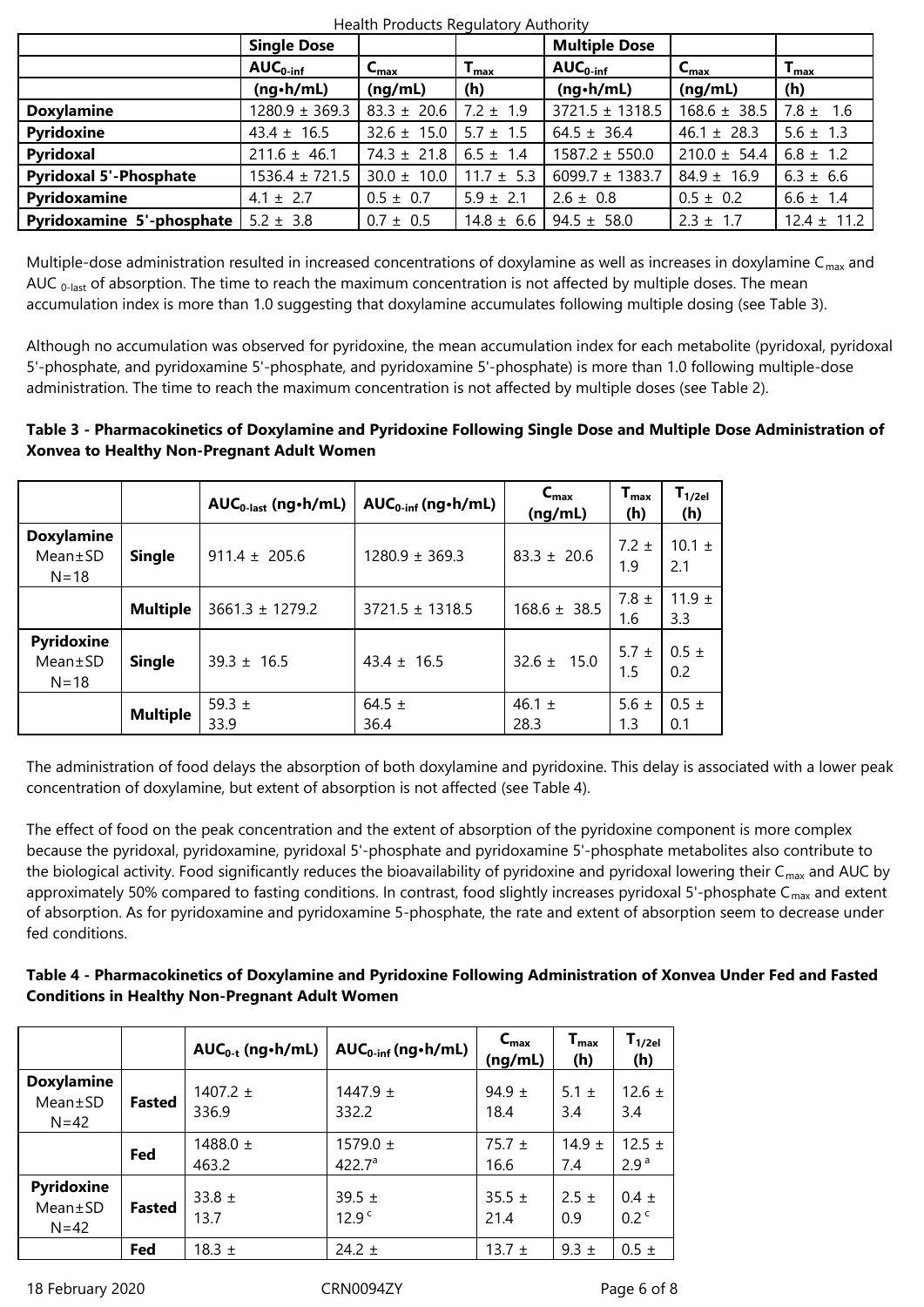|  | Health<br>Products Regulatory Authority |      |      |     |     |
|--|-----------------------------------------|------|------|-----|-----|
|  | 14.5                                    | '4.C | 10.8 | 4.U | 0.2 |
|  |                                         |      |      |     |     |

<sup>a</sup> N=37; <sup>b</sup> N=18; <sup>c</sup> N=31

## **Distribution**

Pyridoxine is highly protein bound, primarily to albumin. Its main active metabolite pyridoxal 5'-phosphate (PLP) accounts for at least 60% of circulating vitamin  $B_6$  concentrations.

## **Biotransformation**

Doxylamine is biotransformed in the liver by N-dealkylation to its principle metabolites N-desmethyl-doxylamine and N,N-didesmethyldoxylamine.

Pyridoxine is a prodrug primarily metabolised in the liver.

## Elimination

The principle metabolites of doxylamine, N-desmethyl-doxylamine and N,N-didesmethyldoxylamine, are excreted by the kidney.

The terminal elimination half-life of doxylamine and pyridoxine are 12.6 hours and 0.4 hours, respectively (see Table 5).

#### **Table 5 - Terminal Elimination Half-Life (T1/2el) for Xonvea Administered as a Single Dose of Two Tablets under Fasting Conditions in Healthy Non-Pregnant Adult Women**

|                           | $T_{1/2el}$<br>(h) |
|---------------------------|--------------------|
| Doxylamine                | $12.6 \pm 3.4$     |
| Pyridoxine                | $0.4 \pm 0.2$      |
| Pyridoxal                 | $2.1 \pm 2.2$      |
| Pyridoxal 5'-Phosphate    | $81.6 \pm 42.2$    |
| Pyridoxamine              | $3.1 \pm 2.5$      |
| Pyridoxamine 5'-Phosphate | $66.5 \pm 51.3$    |

*Hepatic Impairment:* No pharmacokinetic studies have been conducted in hepatic impaired patients. *Renal Impairment:* No pharmacokinetic studies have been conducted in renal impaired patients.

# **5.3 Preclinical safety data**

Non-clinical data reveal no special hazard for humans based on available data of safety pharmacology, repeated dose toxicity, genotoxicity, carcinogenic potential and toxicity to reproduction and development.

# **6 PHARMACEUTICAL PARTICULARS**

#### **6.1 List of excipients**

Tablet core Microcrystalline cellulose Magnesium trisilicate Croscarmellose sodium Magnesium stearate Colloidal anhydrous silica

18 February 2020 CRN0094ZY Page 7 of 8 **Coating** Hypromellose (E464) Macrogol (400) (E1521) Macrogol (8000) (E1521) Methacrylic acid-ethyl acrylate copolymer (1:1) Talc (E553b) Colloidal anhydrous silica Sodium bicarbonate (E500) Sodium lauryl sulfate (E487) Triethyl citrate Simeticone emulsion